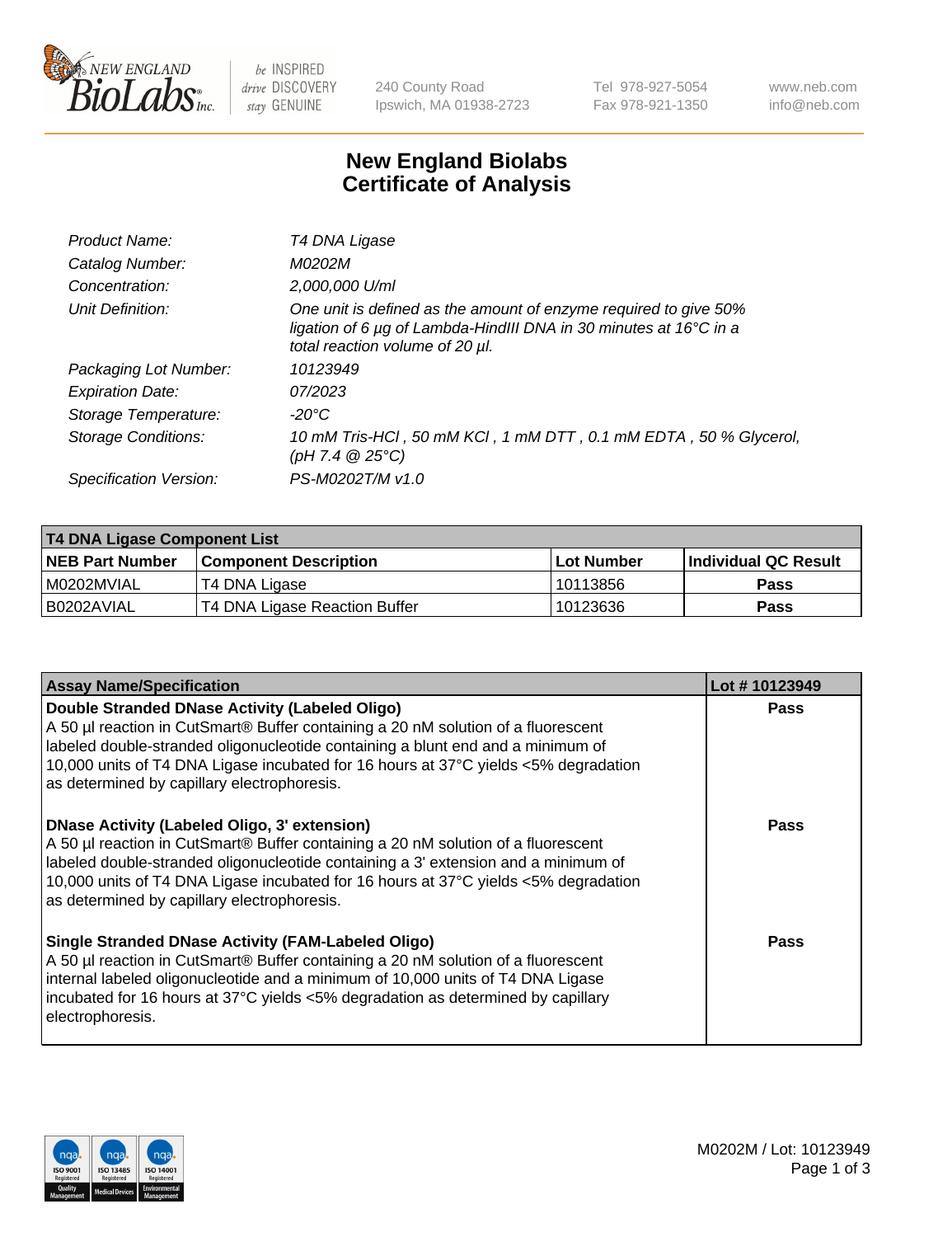

be INSPIRED drive DISCOVERY stay GENUINE

240 County Road Ipswich, MA 01938-2723 Tel 978-927-5054 Fax 978-921-1350

www.neb.com info@neb.com

| <b>Assay Name/Specification</b>                                                                                                                                                                                                                                                                                                                                                                                    | Lot #10123949 |
|--------------------------------------------------------------------------------------------------------------------------------------------------------------------------------------------------------------------------------------------------------------------------------------------------------------------------------------------------------------------------------------------------------------------|---------------|
| qPCR DNA Contamination (E. coli Genomic)<br>A minimum of 2000 units of T4 DNA Ligase is screened for the presence of E. coli<br>genomic DNA using SYBR® Green qPCR with primers specific for the E. coli 16S rRNA<br>locus. Results are quantified using a standard curve generated from purified E. coli<br>genomic DNA. The measured level of E. coli genomic DNA contamination is ≤ 1 E. coli<br>genome.        | <b>Pass</b>   |
| <b>RNase Activity (Extended Digestion)</b><br>A 10 µl reaction in NEBuffer 4 containing 40 ng of a 300 base single-stranded RNA<br>and a minimum of 1 µl of T4 DNA Ligase is incubated at 37°C. After incubation for 16<br>hours, >90% of the substrate RNA remains intact as determined by gel electrophoresis<br>using fluorescent detection.                                                                    | Pass          |
| <b>Protein Purity Assay (SDS-PAGE)</b><br>T4 DNA Ligase is ≥ 95% pure as determined by SDS-PAGE analysis using Coomassie Blue<br>detection.                                                                                                                                                                                                                                                                        | Pass          |
| <b>Protein Concentration (A280)</b><br>The concentration of T4 DNA Ligase is 2 mg/ml +/- 10% as determined by UV absorption<br>at 280 nm. Protein concentration is determined by the Pace method using the<br>extinction coefficient of 57,675 and molecular weight of 55,292 daltons for T4 DNA<br>Ligase (Pace, C.N. et al. (1995) Protein Sci., 4, 2411-2423).                                                  | Pass          |
| <b>Non-Specific DNase Activity (16 Hour)</b><br>A 50 µl reaction in NEBuffer 1 containing 1 µg of CIP-treated Lambda-HindIII DNA and<br>a minimum of 2000 units of T4 DNA Ligase incubated for 16 hours at 37°C results in a<br>DNA pattern free of detectable nuclease degradation as determined by agarose gel<br>electrophoresis.                                                                               | <b>Pass</b>   |
| <b>Ligation and Recutting (Terminal Integrity, Digested DNA)</b><br>A 20 µl reaction in 1X T4 DNA Ligase Reaction Buffer containing 2 µg of Lambda<br>DNA-HindIII Digest and a minimum of 4000 units of T4 DNA Ligase incubated for 16<br>hours at 37°C results in >95% ligation of the DNA fragments as determined by agarose<br>gel electrophoresis. Of these ligated fragments, >95% can be recut with HindIII. | Pass          |
| <b>Endonuclease Activity (Nicking)</b><br>A 50 µl reaction in NEBuffer 1 containing 1 µg of supercoiled PhiX174 DNA and a<br>minimum of 2000 units of T4 DNA Ligase incubated for 4 hours at 37°C results in <10%<br>conversion to the nicked form as determined by agarose gel electrophoresis.                                                                                                                   | Pass          |
| <b>Exonuclease Activity (Radioactivity Release)</b><br>A 50 µl reaction in NEBuffer 1 containing 1 µg of a mixture of single and<br>double-stranded [3H] E. coli DNA and a minimum of 2000 units of T4 DNA Ligase                                                                                                                                                                                                  | Pass          |